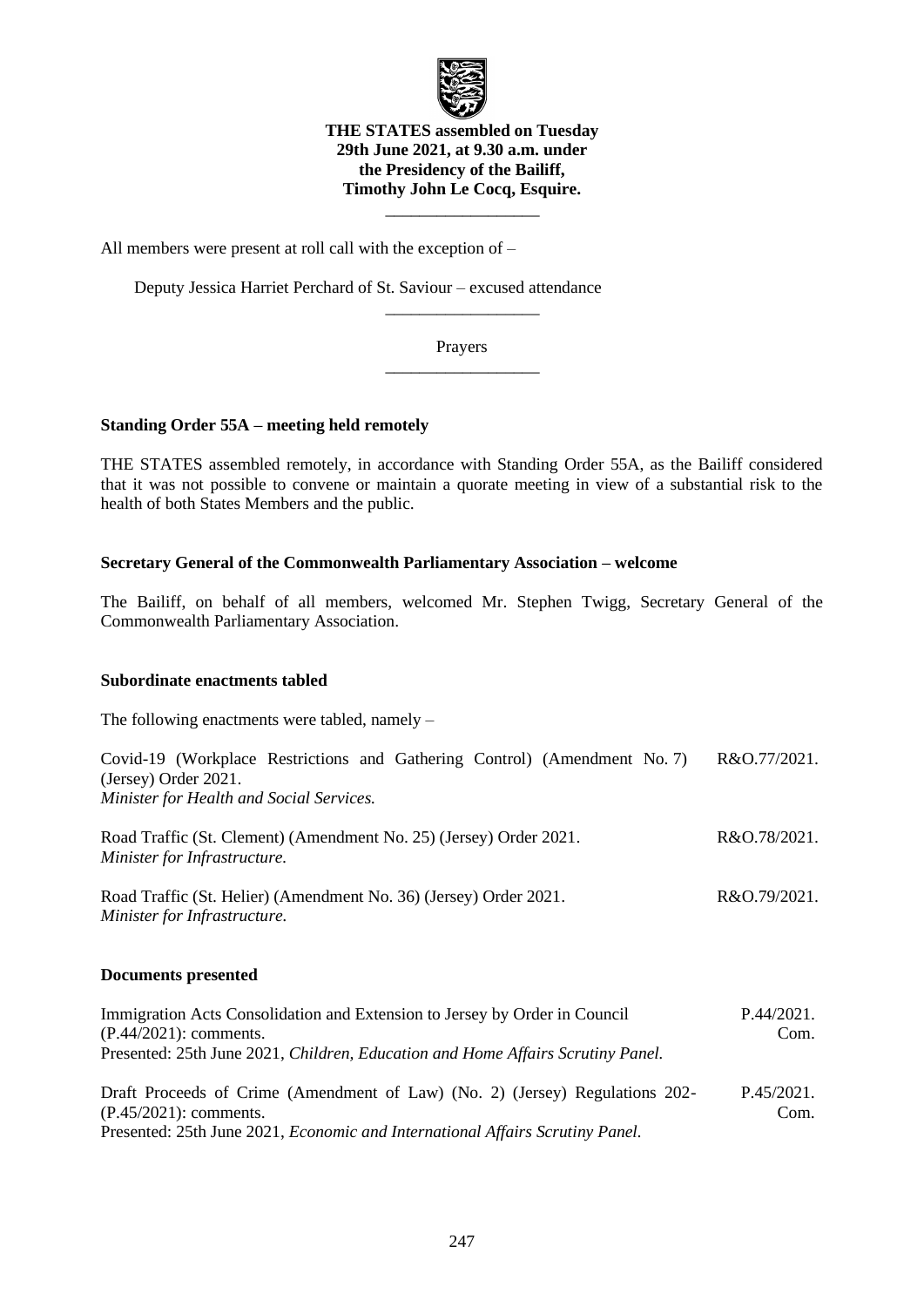# STATES MINUTES 29th June 2021

| Les Quennevais Park Flats Loan Scheme $(P.19/2021)$ – Rescindment $(P.54/2021)$ :<br>comments.<br>Presented: 29th June 2021, Council of Ministers.                                                                               | P.54/2021.<br>Com.                |
|----------------------------------------------------------------------------------------------------------------------------------------------------------------------------------------------------------------------------------|-----------------------------------|
| Draft Amendment (No. 52) of the Standing Orders of the States of Jersey (P.62/2021):<br>comments.<br>Presented: 25th June 2021, Corporate Services Scrutiny Panel.                                                               | P.62/2021.<br>Com.                |
| Commissioner for Standards: Investigation of Complaint of Breach of the Code of<br>Conduct for Elected Members by Senator K. L. Moore (R.69/2021) – Addendum.<br>Presented: 14th June 2021, Privileges and Procedures Committee. | R.69/2021.<br>Add.<br>(re-issue). |
| Jersey Appointments Commission 2020 Report.<br>Presented: 10th June 2021, Jersey Appointments Commission.                                                                                                                        | R.104/2021.                       |
| Transfers between Heads of Expenditure under the Public Finances (Jersey)<br>Law 2019: Article 18 – 28th May 2021.<br>Presented: 10th June 2021, Minister for Treasury and Resources.                                            | R.105/2021.<br>(re-issue).        |
| Land Transactions under Standing Order 168(3) - Klondyke, Rue des Friquettes,<br>St. Saviour, JE2 7UF: Proposed acquisition of property.<br>Presented: 14th June 2021, Minister for Infrastructure.                              | R.106/2021.                       |
| Transfers between Heads of Expenditure under the Public Finances<br>(Jersey)<br>Law 2019: Article 18 – 11th June 2021.<br>Presented: 14th June 2021, Minister for Treasury and Resources.                                        | R.107/2021.                       |
| Jersey Financial Services Commission: Appointment of a Commissioner.<br>Presented: 14th June 2021, Minister for External Relations and Financial Services.                                                                       | R.108/2021.                       |
| Jersey Care Commission Annual Report 2020.<br>Presented: 17th June 2021, Minister for the Environment.                                                                                                                           | R.109/2021.                       |
| Island Wide rate figures for 2021.<br>Presented: 18th June 2021, Comité des Connétables                                                                                                                                          | R.110/2021.                       |
| Jersey Office of the Information Commissioner Annual Report and Accounts 2020.<br>Presented: 21st June 2021, Minister for Economic Development, Tourism, Sport and<br>Culture.                                                   | R.111/2021.                       |
| Land Transactions under Standing Order 168(3) – Apartment No. 2, Block H,<br>Les Quennevais Park, St. Brelade - Cancellation of Existing 99-Year Lease.<br>Presented: 22nd June 2021, Minister for Infrastructure.               | R.112/2021.                       |
| Transfers between Heads of Expenditure under the Public Finances<br>(Jersey)<br>Law 2019: Article 18 - 25th June 2021.<br>Presented: 25th June 2021, Minister for Treasury and Resources.                                        | R.113/2021.                       |
| Overall Management of Public Finances during the COVID-19 pandemic.<br>Presented: 28th June 2021, Comptroller and Auditor General.                                                                                               | R.114/2021.                       |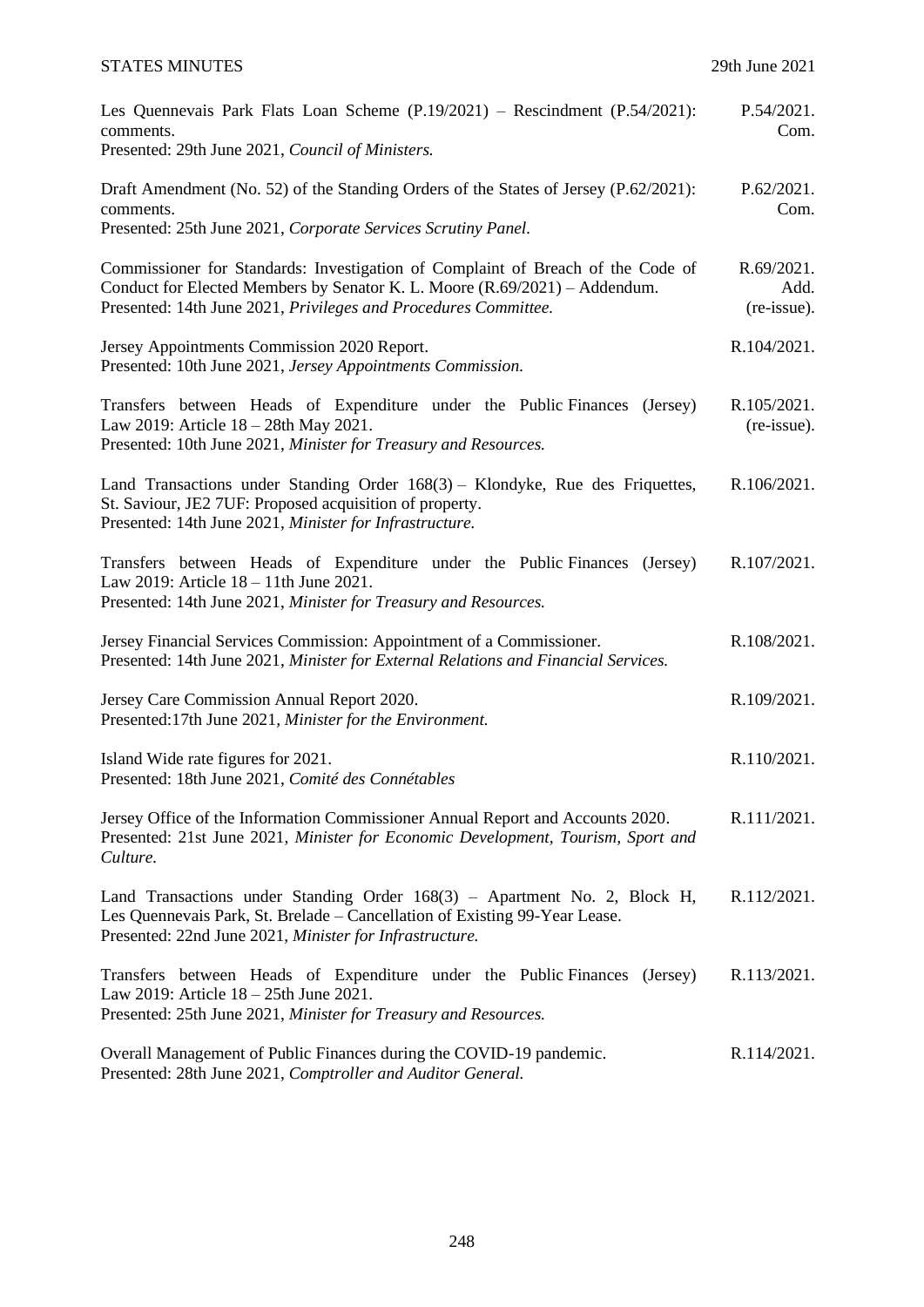[P.42/2021.](https://statesassembly.gov.je/AssemblyPropositions/2021/P.42-2021.pdf)

# **Notification of lodged propositions**

| Les Quennevais Park Flats Loan Scheme $(P.19/2021)$ – Rescindment $(P.54/2021)$ :<br>Amendment.<br>Lodged: 22nd June 2021, Deputy M. Tadier of St. Brelade. | P.54/2021.<br>Amd. |
|-------------------------------------------------------------------------------------------------------------------------------------------------------------|--------------------|
| Rent Control Tribunal and Register of Rents – re-establishment.<br>Lodged: 10th June 2021, Deputy K.F. Morel of St. Lawrence.                               | P.65/2021.         |
| Draft Amendment (No. 53) of the Standing Orders of the States of Jersey.<br>Lodged: 10th June 2021, Privileges and Procedures Committee.                    | P.66/2021.         |
| Springfield – Protection of amenity space and facilities.<br>Lodged: 14th June 2021, Connétable of St. Helier.                                              | P.67/2021.         |
| Draft Criminal Procedure (Jersey) Law 2018 (Appointed Day) (No. 4) Act 202-.<br>Lodged: 21st June 2021, Minister for Home Affairs.                          | P.68/2021.         |
| Affordable Homes in the South Hill Development<br>Lodged: 28th June 2021, Senator S.Y. Mézec.                                                               | P.69/2021.         |
| <b>Parental Bereavement Leave</b><br>Lodged: 28th June 2021, Deputy S.M. Ahier of St. Helier.                                                               | P.70/2021.         |
| Les Quennevais Park Flats Loan Scheme - Revised Terms<br>Lodged: 28th June 2021, Minister for Housing and Communities.                                      | P.71/2021.         |

# **Withdrawal of lodged propositions**

THE STATES noted that, in accordance with Standing Order 34(1), the proposers of the following propositions lodged "au Greffe" had informed the Greffier of the States that they had been withdrawn –

| Draft Amendment (No. 52) of the Standing Orders of the States of Jersey. | P.41/2021. |
|--------------------------------------------------------------------------|------------|
| Lodged: 10th May 2021, Privileges and Procedures Committee.              |            |
|                                                                          |            |

[Youth Service Provision.](https://statesassembly.gov.je/AssemblyPropositions/2021/P.42-2021.pdf) [Lodged: 10th May 2021,](https://statesassembly.gov.je/AssemblyPropositions/2021/P.42-2021.pdf) *Senator T.A. Vallois.*

### **Minister for Children and Education – appointment**

In accordance with the provisions of Standing Order 117(2), nominations for the position of Minister for Children and Education were made as follows –

Deputy Scott Michael Wickenden of St. Helier was nominated by the Chief Minister. Deputy Robert James Ward of St. Helier was nominated by the Connétable of St. Martin. Deputy Louise Mary Catherine Doublet of St. Saviour was nominated by Deputy Kirsten Francis Morel of St. Lawrence.

In accordance with Standing Order 117, each candidate made a speech and was questioned prior to a recorded vote being taken.

THE STATES, having proceeded to a recorded vote, were informed of the following results by the Bailiff –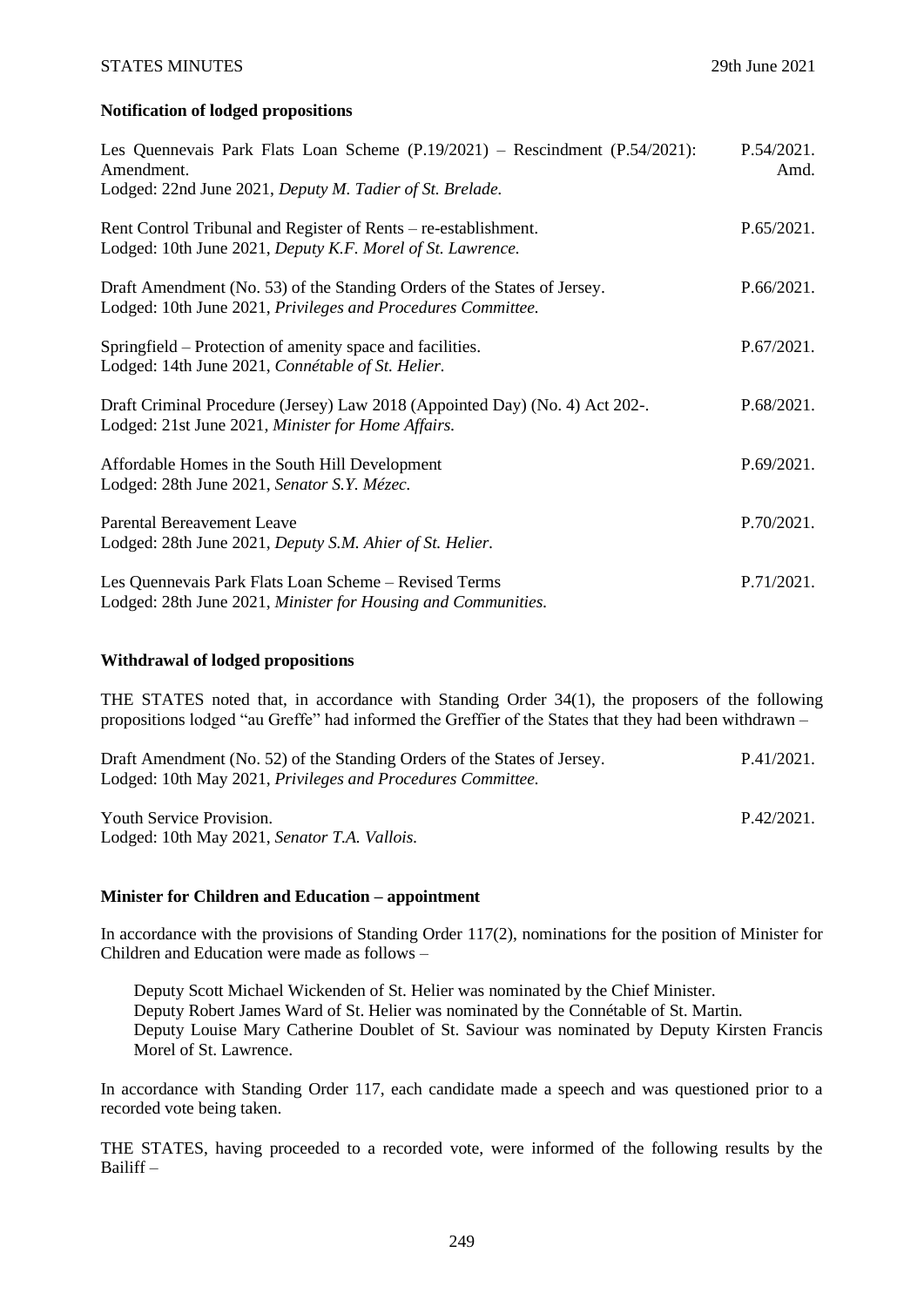# **Deputy S.M. Wickenden of St. Helier: 22**

Connétable of Trinity Deputy G.P. Southern (H) Connétable of St. Ouen Deputy M.R. Higgins (H) Deputy J.A. Martin (H) Deputy of St. Martin<br>Deputy of Grouville Deputy of St. Mary Deputy of Grouville<br>Deputy of St. Mary<br>Deputy K.C. Lewis (S) Deputy of St. John Deputy K.C. Lewis  $(S)$ Deputy S.J. Pinel (C) Deputy S.M. Ahier (H) Deputy of St. Ouen Deputy R.J. Ward (H) Deputy R. Labey (H) Deputy C.S. Alves (H) Deputy S.M. Wickenden (H) Deputy K.G. Pamplin (S) Deputy G.J. Truscott (B) Deputy L.B.E. Ash (C) Deputy G.C.U. Guida (L) Deputy of St. Peter Deputy of Trinity

# **Deputy R.J. Ward of St. Helier: 17**

Senator I.J. Gorst Senator S.W. Pallett Senator S.C. Ferguson Senator L.J. Farnham Senator S.Y. Mézec Senator T.A. Vallois Senator J.A.N. Le Fondré Connétable of St. Brelade Connétable of St. Lawrence<br>
Connétable of St. Helier Connétable of St. Mary Senator K.L. Moore Connétable of St. Mary Connétable of St. Saviour Connétable of St. Martin Deputy J.H. Young (B)<br>
Connétable of Grouville Connétable of St. John Deputy L.M.C. Doublet Connétable of St. Peter Deputy M. Tadier (B) Deputy I. Gardiner (H) Deputy J.M. Maçon (S) Deputy M.R. Le Hegarat (H)

### **Deputy L.M.C. Doublet of St. Saviour: 8**

Deputy L.M.C. Doublet (S)<br>Deputy K.F. Morel (L)

In accordance with Standing Order 117(11) Deputy Louise Mary Catherine Doublet of St. Saviour, the candidate in receipt of the lowest number of votes, withdrew and a second recorded vote was then held, the results of which were as follows –

| St. Helier: 24             | St. Helier: 23             |
|----------------------------|----------------------------|
| Senator LJ. Gorst          | Senator S.C. Ferguson      |
| Senator L.J. Farnham       | Senator T.A. Vallois       |
| Senator J.A.N. Le Fondré   | Senator K.L. Moore         |
| Connétable of St. Helier   | Senator S.W. Pallett       |
| Connétable of St. Lawrence | Senator S.Y. Mézec         |
| Connétable of St. Saviour  | Connétable of St. Brelade  |
| Connétable of Grouville    | Connétable of St. Mary     |
| Connétable of Trinity      | Connétable of St. Martin   |
| Connétable of St. Peter    | Connétable of St. John     |
| Connétable of St. Ouen     | Deputy G.P. Southern (H)   |
| Deputy J.A. Martin (H)     | Deputy M. Tadier (B)       |
| Deputy of Grouville        | Deputy M.R. Higgins (H)    |
| Deputy K.C. Lewis (S)      | Deputy of St. Martin       |
| Deputy J.M. Maçon (S)      | Deputy L.M.C. Doublet (S)  |
| Deputy S.J. Pinel (C)      | Deputy of St. Mary         |
| Deputy of St. Ouen         | Deputy K.F. Morel (L)      |
| Deputy R. Labey (H)        | Deputy of St. John         |
| Deputy S.M. Wickenden (H)  | Deputy M.R. Le Hegarat (H) |
| Deputy G.J. Truscott (B)   | Deputy S.M. Ahier (H)      |
| Deputy J.H. Young (B)      | Deputy R.J. Ward (H)       |
| Deputy L.B.E. Ash (C)      | Deputy C.S. Alves (H)      |
| Deputy G.C.U. Guida (L)    | Deputy K.G. Pamplin (S)    |
| Deputy of St. Peter        | Deputy I. Gardiner (H)     |

# **Deputy S.M. Wickenden of Deputy R.J. Ward of St. Helier: 23**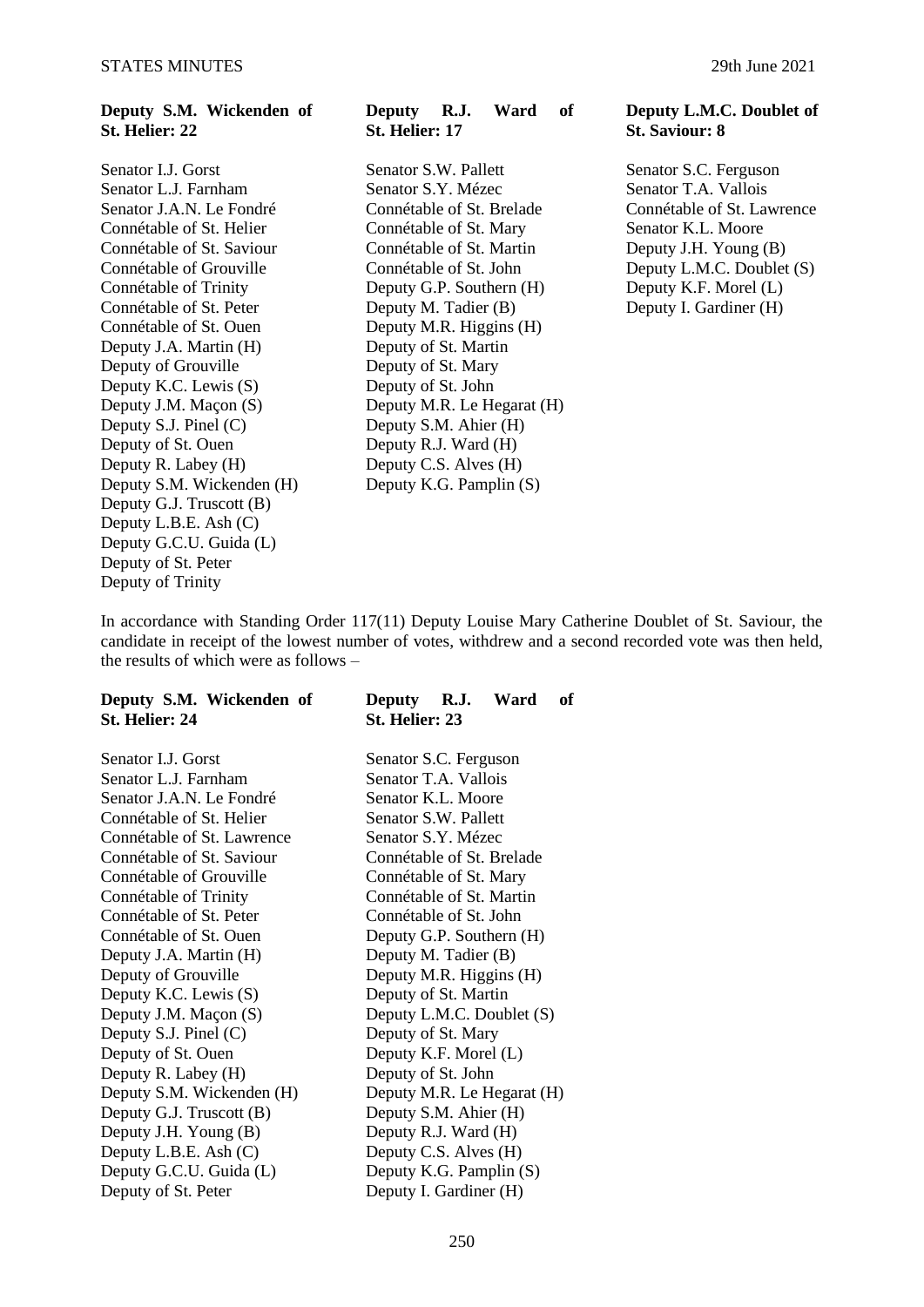# Deputy of Trinity

The Bailiff accordingly declared that Deputy Scott Michael Wickenden of St. Helier had been duly elected as the Minister for Children and Education.

# **Selection of the Minister for Home Affairs**

In accordance with the provisions of Standing Order 117(2), the Chief Minister nominated Deputy Gregory Charles Umberto Guida of St. Lawrence as Minister for Home Affairs.

In accordance with Standing Order 117(5), the candidate made a speech and was questioned. Once the period of questions had concluded, there being no other nominations, the Bailiff declared that Deputy Gregory Charles Umberto Guida of St. Lawrence had been duly elected as Minister for Home Affairs.

### **Written Questions**

*(see Official Report/Hansard)*

- **WQ.283/2021** 1. The Minister for the Environment had tabled an answer on 14th June 2021 to a question asked by Deputy M. Tadier of St. Brelade regarding electrical inspections on rental properties.
- **WQ.284/2021** 2. The Chief Minister had tabled an answer on 14th June 2021 to a question asked by Senator S.Y. Mézec regarding the States Communications Directorate.
- **WQ.285/2021** 3. The Minister for the Environment had tabled an answer on 21st June 2021 to a question asked by Deputy M. Tadier of St. Brelade regarding complaints in relation to St. Peter's Technical Park.
- **WQ.286/2021** 4. The Dean of Jersey had tabled an answer on 21st June 2021 to a question asked by Deputy M. Tadier of St. Brelade regarding anticipated changes to Canon Law.
- **WQ.287/2021** 5. The Minister for Infrastructure had tabled an answer on 21st June 2021 to a question asked by the Connétable of St. John regarding vacancies within the Infrastructure, Housing and Environment Department.
- **WQ.288/2021** 6. The Minister for Infrastructure had tabled an answer on 21st June 2021 to a question asked by the Connétable of St. John regarding the Bonne Nuit sewage treatment plant.
- **WQ.289/2021** 7. The Minister for Infrastructure had tabled an answer on 21st June 2021 to a question asked by the Connétable of St. John regarding the mains drains network and road safety schemes.
- **WQ.290/2021** 8. The Minister for Children and Education had tabled an answer on 21st June 2021 to a question asked by Deputy C.S. Alves of St. Helier regarding reviews undertaken by the Children, Young People, Education and Skills Department.
- **WQ.291/2021** 9. The Minister for Children and Education had tabled an answer on 21st June 2021 to a question asked by Deputy C.S. Alves of St. Helier regarding students from European countries.
- **WQ.292/2021** 10. The Minister for Children and Education had tabled an answer on 21st June 2021 to a question asked by the Deputy C.S. Alves of St. Helier regarding antisocial behaviour in and out of schools.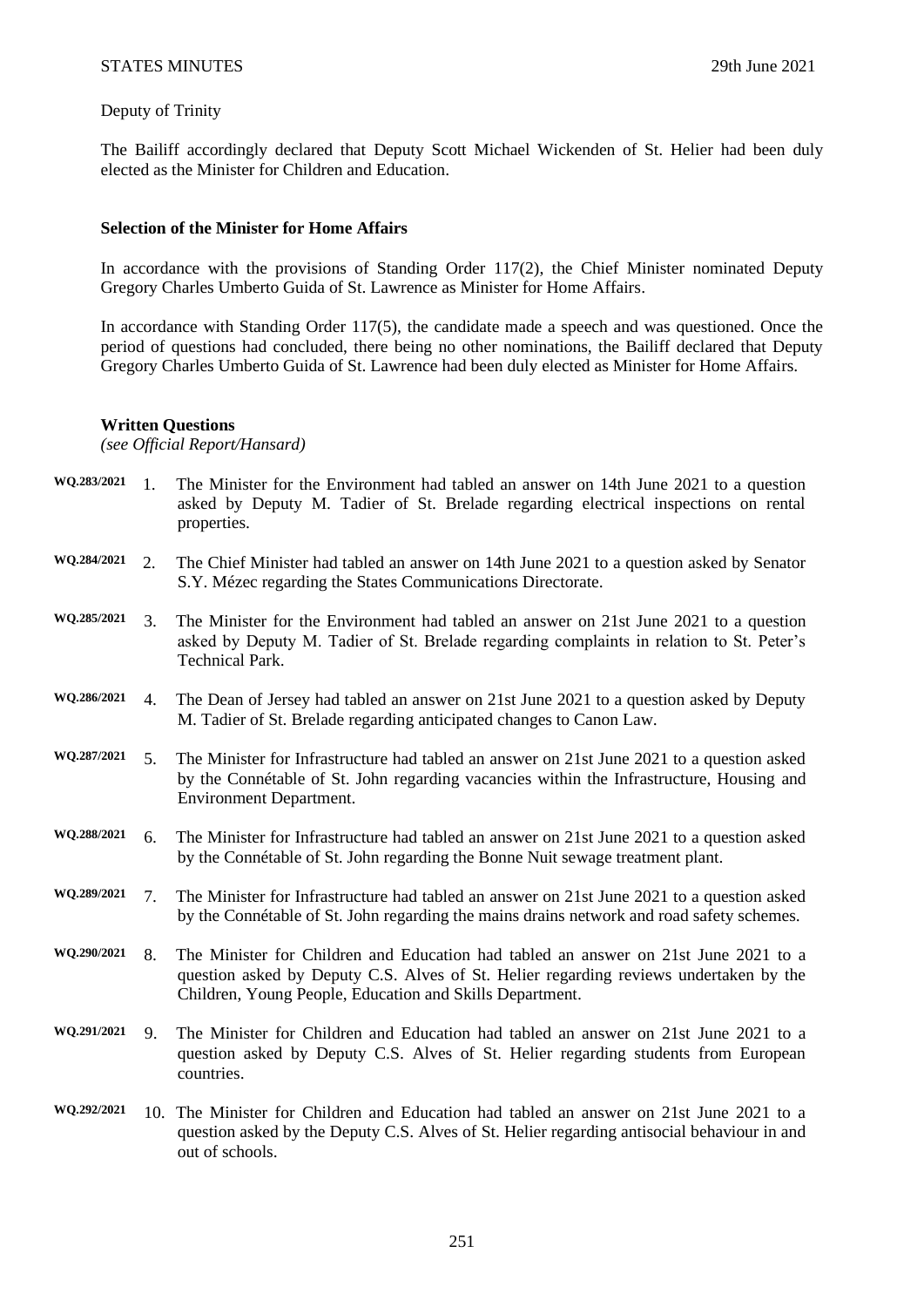| WQ.293/2021 |     | 11. The Chief Minister had tabled an answer on 21st June 2021 to a question asked by Senator<br>S.Y. Mézec regarding the Housing Policy Development Board's recommendations.                                                               |
|-------------|-----|--------------------------------------------------------------------------------------------------------------------------------------------------------------------------------------------------------------------------------------------|
| WQ.294/2021 |     | 12. The Minister for Infrastructure had tabled an answer on 21st June 2021 to a question asked<br>by Deputy R.J. Ward of St. Helier regarding LibertyBus financial returns.                                                                |
| WQ.295/2021 |     | 13. The Minister for Housing and Communities had tabled an answer on 21st June 2021 to a<br>question asked by Deputy R.J. Ward of St. Helier regarding evictions after Covid-19 rule<br>changes.                                           |
| WQ.296/2021 |     | 14. The Minister for Housing and Communities had tabled an answer on 21st June 2021 to a<br>question asked by Deputy R.J. Ward of St. Helier regarding employees with Long Covid in<br>the Health and Community Services Department.       |
| WQ.297/2021 |     | 15. The Minister for Treasury and Resources had tabled an answer on 21st June 2021 to a<br>question asked by the Connétable of St. Brelade regarding hydro-carbon based investments.                                                       |
| WQ.298/2021 |     | 16. The Minister for Home Affairs had tabled an answer on 21st June 2021 to a question asked<br>by Deputy M.R. Higgins of St. Helier regarding the Jersey Police Complaints Authority.                                                     |
| WQ.299/2021 |     | 17. The Minister for Home Affairs had tabled an answer on 21st June 2021 to a question asked<br>by Deputy M.R. Higgins of St. Helier regarding juveniles and stop-and-searches.                                                            |
| WQ.300/2021 |     | 18. The Minister for Infrastructure had tabled an answer on 21st June 2021 to a question asked<br>by Deputy M.R. Higgins of St. Helier regarding the former Director General of the<br>Infrastructure, Housing and Environment Department. |
| WQ.301/2021 |     | 19. The Minister for Treasury and Resources had tabled an answer on 21st June 2021 to a<br>question asked by Senator T.A. Vallois regarding projects deferred to fund the Our Hospital<br>project.                                         |
| WQ.302/2021 |     | 20. The Minister for Health and Social Services had tabled an answer on 21st June 2021 to a<br>question asked by Deputy G.P. Southern of St. Helier regarding orthopaedics appointments.                                                   |
| WQ.303/2021 |     | 21. The Minister for Children and Education had tabled an answer on 21st June 2021 to a<br>question asked by Deputy K.F. Morel of St. Lawrence regarding referrals to the Children<br>and Adolescent Mental Health Services (C.A.M.H.S.).  |
| WQ.304/2021 |     | 22. The Minister for Children and Education had tabled an answer on 21st June 2021 to a<br>question asked by Deputy K.F. Morel of St. Lawrence regarding pupils with mental health<br>issues.                                              |
| WQ.305/2021 | 23. | The Minister for Health and Social Services had tabled an answer on 28th June 2021 to a<br>question asked by the Connétable of St. John regarding minutes of the Scientific and<br>Advisory Technical Cell (S.T.A.C.).                     |
| WQ.306/2021 |     | 24. The Minister for Children and Education had tabled an answer on 28th June 2021 to a<br>question asked by the Connétable of St. John regarding cars parked on school playgrounds.                                                       |
| WQ.307/2021 |     | 25. The Minister for Infrastructure had tabled an answer on 28th June 2021 to a question asked<br>by the Connétable of St. John regarding the 'Safer Routes to Schools' initiative.                                                        |
| WQ.308/2021 |     | 26. The Minister for Social Security had tabled an answer on 28th June 2021 to a question<br>asked by Deputy G.P. Southern of St. Helier regarding the recovery of overpayments.                                                           |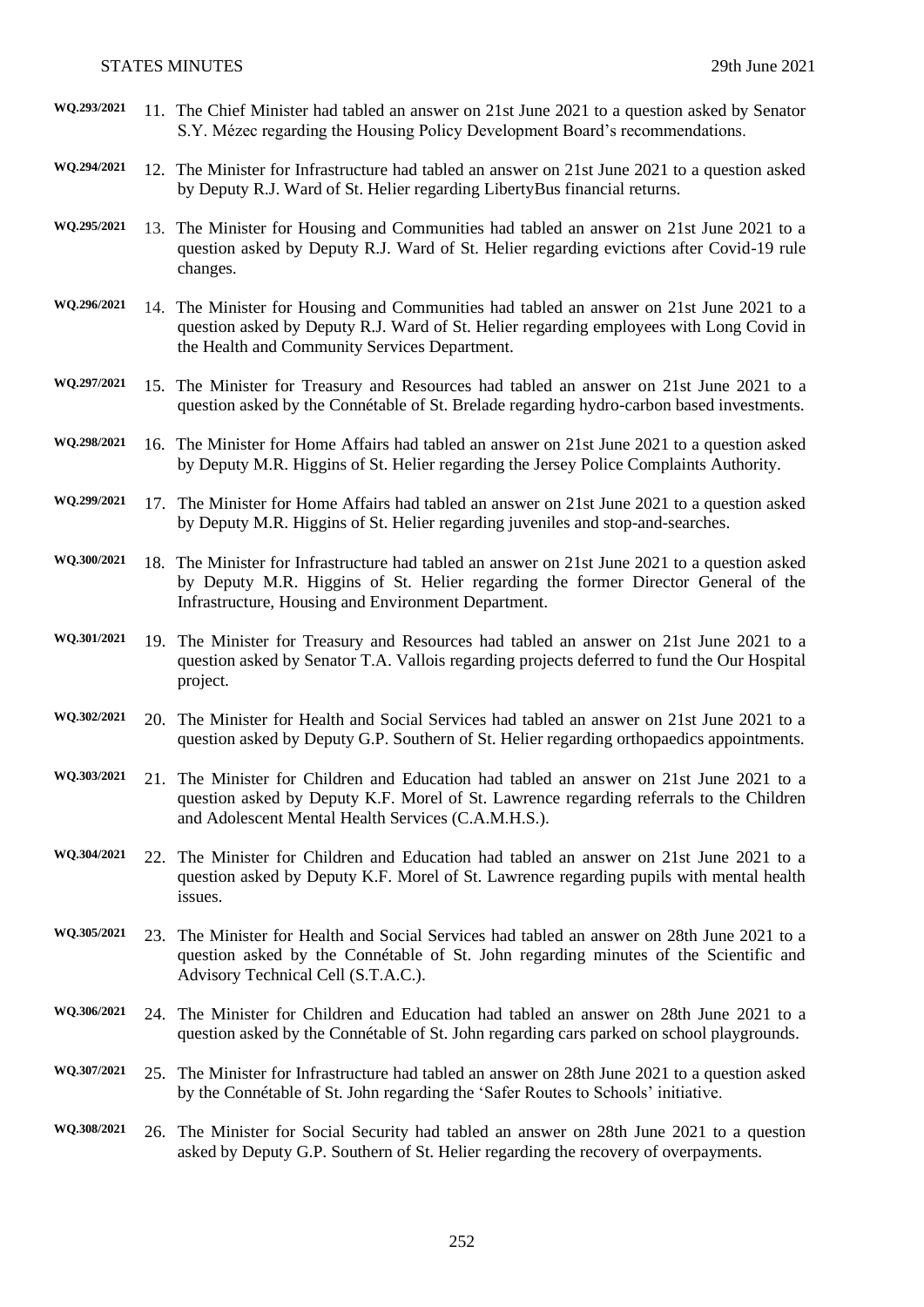- **WQ.309/2021** 27. The Minister for Social Security had tabled an answer on 28th June 2021 to a question asked by Deputy G.P. Southern of St. Helier regarding dental services for young people.
- **WQ.310/2021** 28. The Minister for Health and Social Services had tabled an answer on 28th June 2021 to a question asked by Deputy R.J. Ward of St. Helier regarding Covid-19 vaccination certification.
- **WQ.311/2021** 29. The Minister for Children and Education had tabled an answer on 28th June 2021 to a question asked by Deputy R.J. Ward of St. Helier regarding capital or repair projects in schools affected by the Our Hospital project.
- **WQ.312/2021** 30. The Minister for Children and Education had tabled an answer on 28th June 2021 to a question asked by Deputy R.J. Ward of St. Helier regarding the Independent School Funding Review.
- **WQ.313/2021** 31. The Minister for Health and Social Services had tabled an answer on 28th June 2021 to a question asked by Deputy L.M.C. Doublet of St. Saviour regarding miscarriage care in Jersey.
- **WQ.314/2021** 32. The Minister for Home Affairs had tabled an answer on 28th June 2021 to a question asked by Deputy M.R. Higgins of St. Helier regarding stop-and-searches conducted by the Police.
- **WQ.315/2021** 33. The Minister for Children and Education had tabled an answer on 28th June 2021 to a question asked by Deputy M.R. Higgins of St. Helier regarding photocopying costs in schools.
- **WQ.316/2021** 34. The Minister for Economic Development, Tourism, Sport and Culture had tabled an answer on 28th June 2021 to a question asked by Deputy M.R. Higgins of St. Helier regarding High Value Residents.
- **WQ.317/2021** 35. The Minister for the Environment had tabled an answer on 28th June 2021 to a question asked by the Connétable of St. Martin regarding Environmental Impact Assessments.
- **WQ.318/2021** 36. The Minister for the Environment had tabled an answer on 28th June 2021 to a question asked by the Connétable of St. Martin regarding Environmental Impact Assessments for cannabis.
- **WQ.319/2021** 37. The Minister for Economic Development, Tourism, Sport and Culture had tabled an answer on 28th June 2021 to a question asked by the Connétable of St. Martin regarding licences for cultivation and processing of medicinal cannabis.

The Bailiff, in accordance with Standing Order 12(4)(b), had ruled that the answer tabled on 21st June 2021 by the Chief Minister to the question asked by Senator Samuel Yves Mézec (WQ.293/2021) had contravened Standing Order 12(2A), and had directed the Minister to submit an answer that did not contravene the Standing Order.

#### **Oral Questions**

*(see Official Report/Hansard)*

- **OQ.139/2021** 1. Deputy K.F. Morel of St. Lawrence asked a question of the Minister for Home Affairs regarding the E.U. Settled Status Scheme.
- **OQ.142/2021** 2. Deputy M. Tadier of St. Brelade asked a question of the Minister for Health and Social Services regarding the provision of on-Island radiotherapy for cancer patients.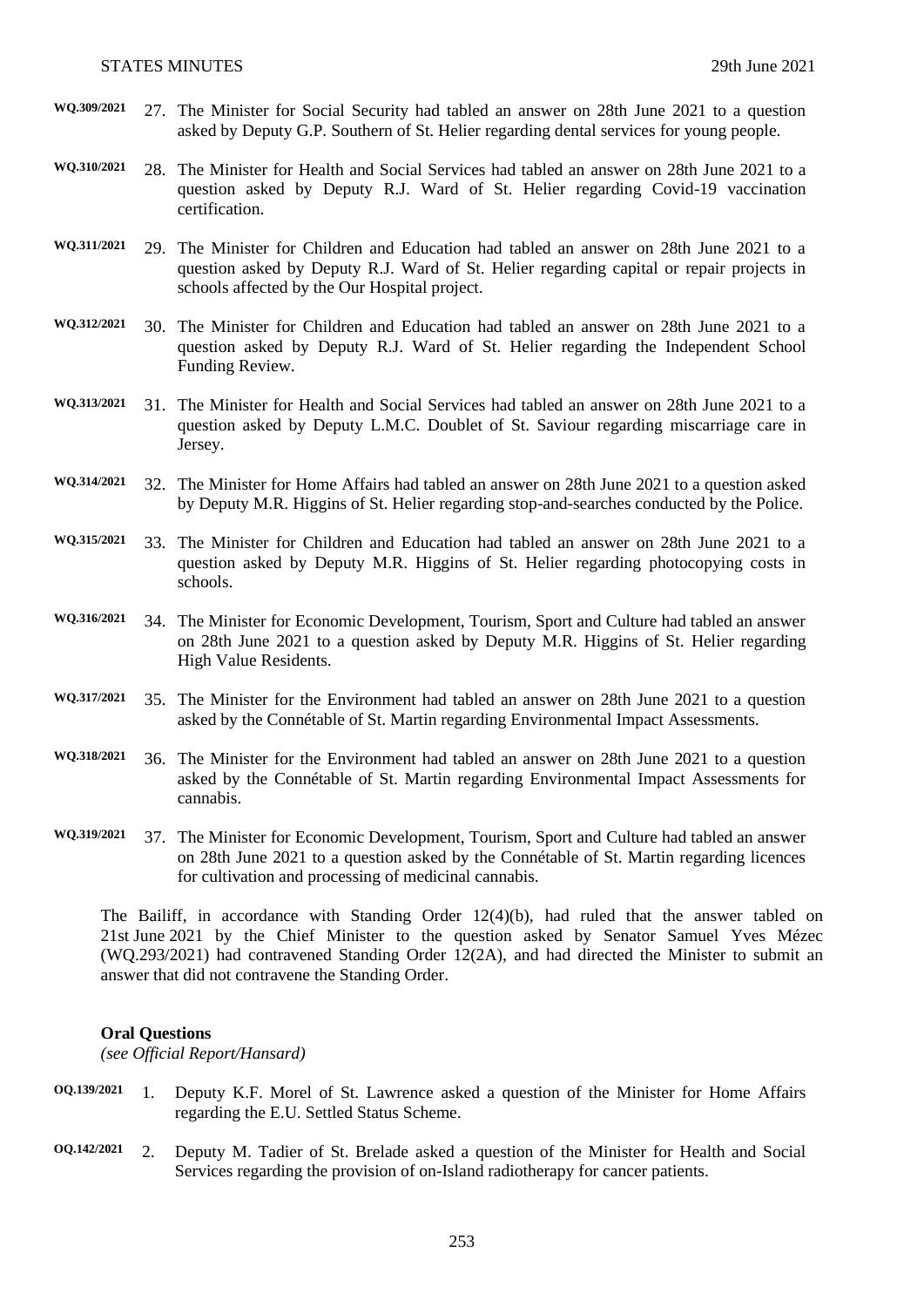**OQ.135/2021** 3. Senator K.L. Moore asked a question of the Minister for Social Security regarding the deferral of the Discrimination Law Safeguarding project. **OQ.145/2021** 4. Deputy S.M. Ahier of St. Helier asked a question of the Minister for Infrastructure regarding the deferral of the Vehicle Testing Centre and La Collette Waste Site Development projects. **OQ.138/2021** 5. The Connétable of St. Peter asked a question of the Chief Minister regarding the deferral of the projects entitled Electronic Document Management, Cyber (Major Project), Court Digitisation and Regulation Digital Assets. **OQ.137/2021** 6. Senator S.Y. Mézec asked a question of the Minister for Economic Development, Tourism, Sport and Culture regarding the conditions applied to grants provided for small and medium-sized businesses. **OQ.141/2021** 7. Deputy C.S. Alves of St. Helier asked a question of the Chair of the States Employment Board regarding the application of the Living Wage by contractors engaged by the Board. **OQ.149/2021** 8. Deputy J.M. Maçon of St. Saviour asked a question of the Chair of the Environment, Housing and Infrastructure Scrutiny Panel regarding the Scrutiny Review of the Draft Road Traffic (No. 68) (Jersey) Regulations 202-. **OQ.147/2021** 9. Deputy R.J. Ward of St. Helier asked a question of the Minister for Children and Education regarding the impact of education transition days on the spread of Covid-19. **OQ.152/2021** 10. Deputy G.P. Southern of St. Helier asked a question of the Minister for Treasury and Resources regarding her powers to sell off utility assets without prior States Assembly approval. **OQ.154/2021** 11. Deputy M.R. Higgins of St. Helier asked a question of the Minister for Home Affairs regarding the increase in the number of stops and searches of juveniles between 2016 and 2021. **OQ.150/2021** 12. Senator T.A. Vallois asked a question of the Minister for Children and Education regarding the deferral of education projects in order to fund the Our Hospital project. **OQ.144/2021** 13. Senator S.W. Pallett asked a question of the Assistant Minister for Economic Development, Tourism, Sport and Culture regarding the deferral of sports projects to 2022. **OQ.151/2021** 14. Deputy C.S. Alves of St. Helier asked a question of the Minister for Children and Education regarding young people engaging in antisocial or criminal behaviour. **OQ.153/2021** 15. Deputy G.P. Southern of St. Helier asked a question of the Minister for Treasury and Resources regarding the balance in income from taxation between personal and company taxation. **OQ.140/2021** 16. Deputy K.F. Morel of St. Lawrence asked a question of the Minister for Home Affairs regarding the number of stops of searches of juveniles by the States of Jersey Police. **OQ.155/2021** 17. Deputy M.R. Higgins of St. Helier asked a question of the Assistant Chief Minister regarding the financial costs of any delay in determining whether projected changes to Westmount Road or the People's Park area would proceed. **OQ.143/2021** 18. Deputy M. Tadier of St. Brelade asked a question of the Minister for Treasury and Resources regarding the sale of JT's majority stake in the Internet of Things (I.O.T.) division.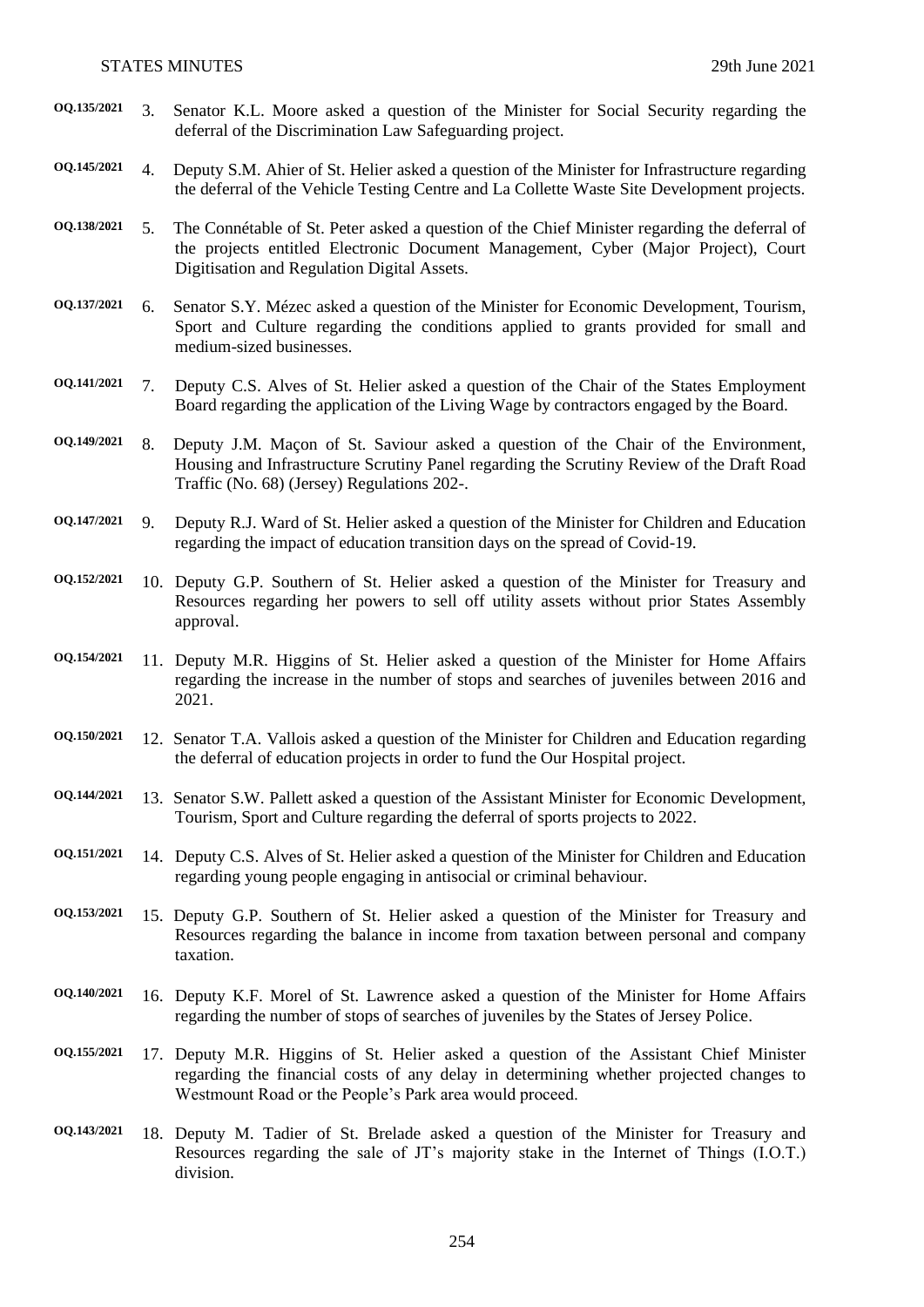THE STATES noted that, in accordance with Standing Order 63(9), a written response would be provided to each of the following oral questions that had not been asked during the time allowed at the meeting –

- **OQ.136/2021** Senator K.L. Moore to the Minister for Home Affairs regarding the deferral of Home Affairs projects in order to fund the Our Hospital project.
- **OQ.148/2021** Deputy R.J. Ward of St. Helier to the Minister for the Environment regarding the lodging of amendments to the Bridging Island Plan 2022-2025.

# **Oral Questions without notice**

*(see Official Report/Hansard)*

The Minister for the Environment answered questions without notice from members.

The Minister for Housing and Communities answered questions without notice from members.

The Chief Minister answered questions without notice from members.

#### **Arrangement of public business for the present meeting**

THE STATES, adopting a proposition of the Minister for Home Affairs agreed, in accordance with Standing Order 26(7), to reduce the minimum lodging period in respect of the Minister's proposition entitled 'Jersey Police Complaints Authority: Appointment of Member' (P.55/2021) in order that it might be debated at the present meeting.

Members present voted as follows –

Senator I.J. Gorst Senator T.A. Vallois Senator L.J. Farnham Deputy M. Tadier (B) Senator S.C. Ferguson Deputy R.J. Ward (H) Senator J.A.N. Le Fondré Senator K.L. Moore Senator S.W. Pallett Senator S.Y. Mézec Connétable of St. Saviour Connétable of St. Brelade Connétable of Grouville Connétable of Trinity Connétable of St. Peter Connétable of St. Mary Connétable of St. Ouen Connétable of St. Martin Connétable of St. John Deputy J.A. Martin (H) Deputy of Grouville Deputy K.C. Lewis (S) Deputy J.M. Maçon (S) Deputy S.J. Pinel (C) Deputy of St. Martin Deputy of St. Ouen Deputy L.M.C. Doublet (S)

**POUR: 37 CONTRE: 3 ABSTAIN: 0**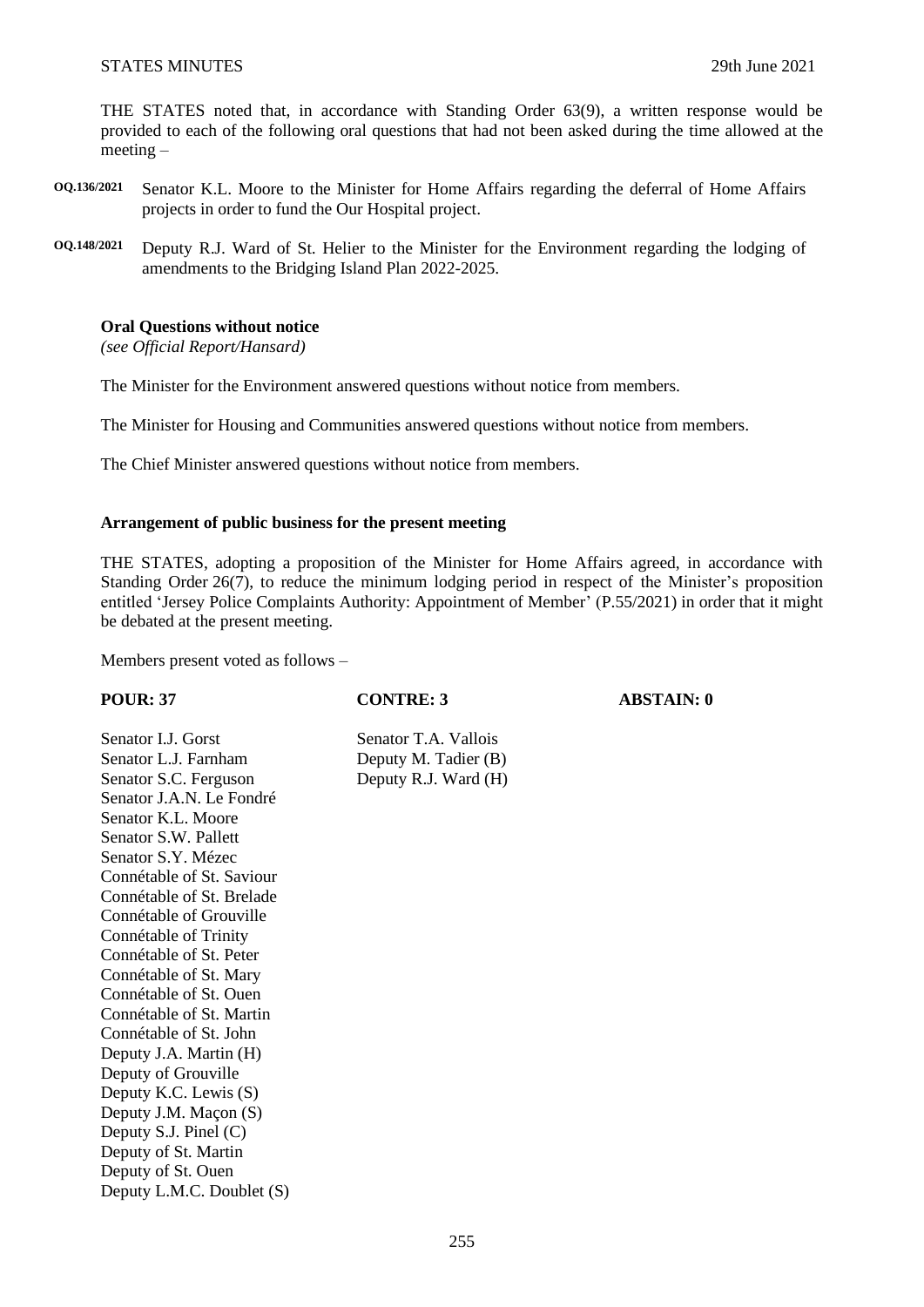Deputy of St. Mary Deputy G.J. Truscott (B) Deputy J.H. Young (B) Deputy L.B.E. Ash (C) Deputy G.C.U. Guida (L) Deputy of St. Peter Deputy of Trinity Deputy of St. John Deputy M.R. Le Hegarat (H) Deputy S.M. Ahier (H) Deputy C.S. Alves (H) Deputy K.G. Pamplin (S) Deputy I. Gardiner (H)

THE STATES, adopting a proposition of the Minister for Health and Social Services agreed, in accordance with Standing Order 26(7), to reduce the minimum lodging period in respect of the Draft Covid-19 (Election of Jurats) (Jersey) Regulations 202- in order that they might be debated at the present meeting.

Members present voted as follows –

**POUR: 35 CONTRE: 3 ABSTAIN: 0**

Senator I.J. Gorst Senator T.A. Vallois Senator L.J. Farnham Deputy M.R. Higgins (H) Senator S.C. Ferguson Deputy R.J. Ward (H) Senator J.A.N. Le Fondré Senator K.L. Moore Senator S.W. Pallett Senator S.Y. Mézec Connétable of St. Saviour Connétable of St. Brelade Connétable of Grouville Connétable of St. Peter Connétable of St. Ouen Connétable of St. Martin Connétable of St. John Deputy J.A. Martin (H) Deputy of Grouville Deputy K.C. Lewis (S) Deputy M. Tadier (B) Deputy J.M. Maçon (S) Deputy S.J. Pinel (C) Deputy of St. Martin Deputy of St. Ouen Deputy L.M.C. Doublet (S) Deputy S.M. Wickenden (H) Deputy G.J. Truscott (B) Deputy J.H. Young (B) Deputy G.C.U. Guida (L) Deputy of St. Peter Deputy of Trinity Deputy of St. John Deputy M.R. Le Hegarat (H) Deputy S.M. Ahier (H) Deputy C.S. Alves (H)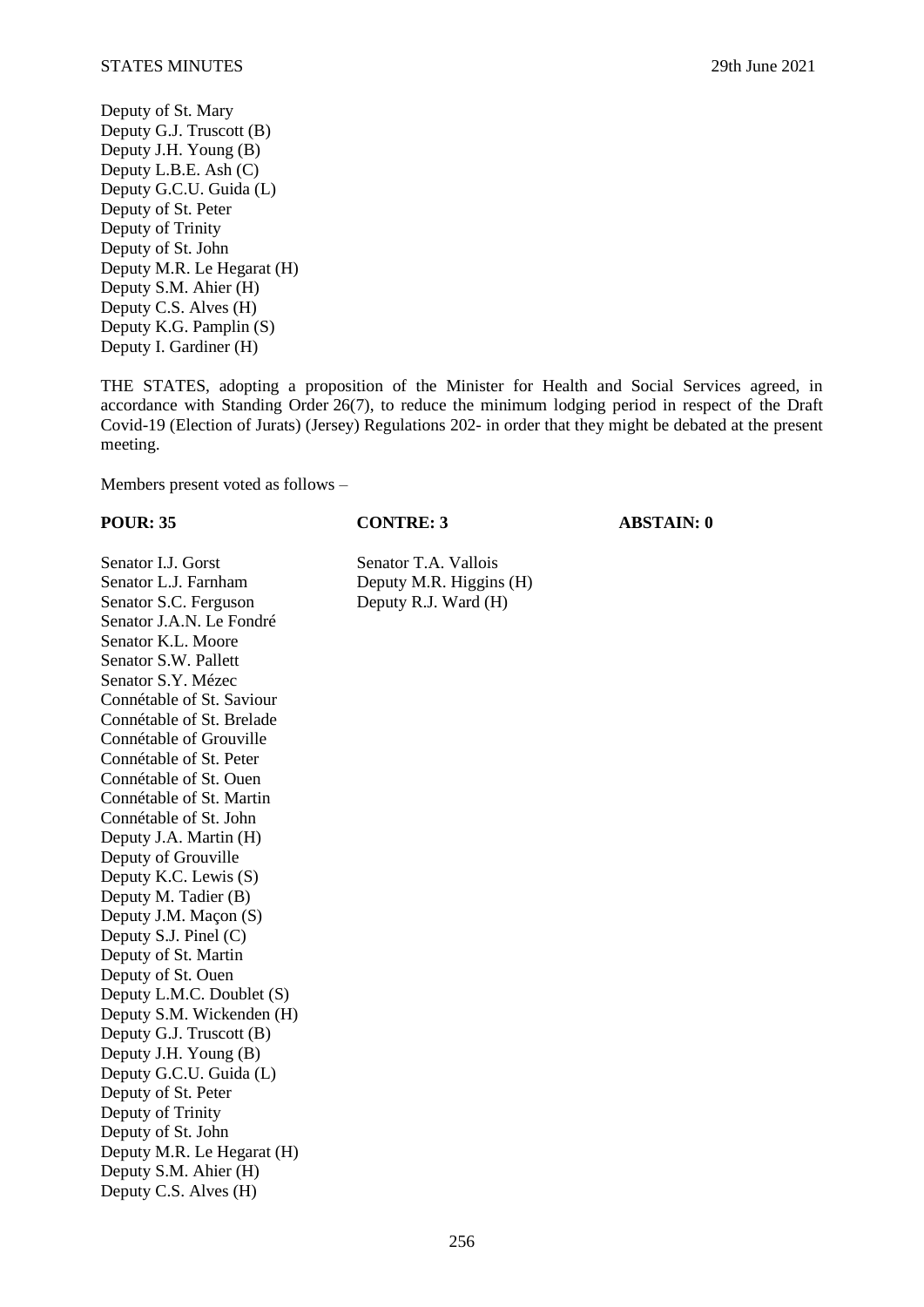Deputy K.G. Pamplin (S) Deputy I. Gardiner (H)

### **Draft Taxation (Partnerships – Economic Substance) (Jersey) Law 202- P.47/2021**

THE STATES commenced consideration of the Draft Taxation (Partnerships – Economic Substance) (Jersey) Law 202- and adopted the principles.

Members present voted as follows –

| <b>POUR: 39</b> |
|-----------------|
|-----------------|

**POUR: 39 CONTRE: 0 ABSTAIN: 0**

Senator I.J. Gorst Senator L.J. Farnham Senator S.C. Ferguson Senator J.A.N. Le Fondré Senator T.A. Vallois Senator K.L. Moore Senator S.W. Pallett Senator S.Y. Mézec Connétable of St. Helier Connétable of St. Brelade Connétable of Grouville Connétable of St. Peter Connétable of St. Ouen Connétable of St. Martin Connétable of St. John Deputy J.A. Martin (H) Deputy of Grouville Deputy K.C. Lewis (S) Deputy M. Tadier (B) Deputy M.R. Higgins (H) Deputy J.M. Maçon (S) Deputy S.J. Pinel (C) Deputy of St. Martin Deputy L.M.C. Doublet (S) Deputy R. Labey (H) Deputy of St. Mary Deputy G.J. Truscott (B) Deputy J.H. Young (B) Deputy K.F. Morel (L) Deputy G.C.U. Guida (L) Deputy of St. Peter Deputy of Trinity Deputy of St. John Deputy M.R. Le Hegarat (H) Deputy S.M. Ahier (H) Deputy R.J. Ward (H) Deputy C.S. Alves (H) Deputy K.G. Pamplin (S) Deputy I. Gardiner (H)

THE STATES, having been informed that the relevant scrutiny panel had indicated that it did not wish to scrutinise the draft legislation, adopted Articles 1 to 22 and Schedules 1 and 2.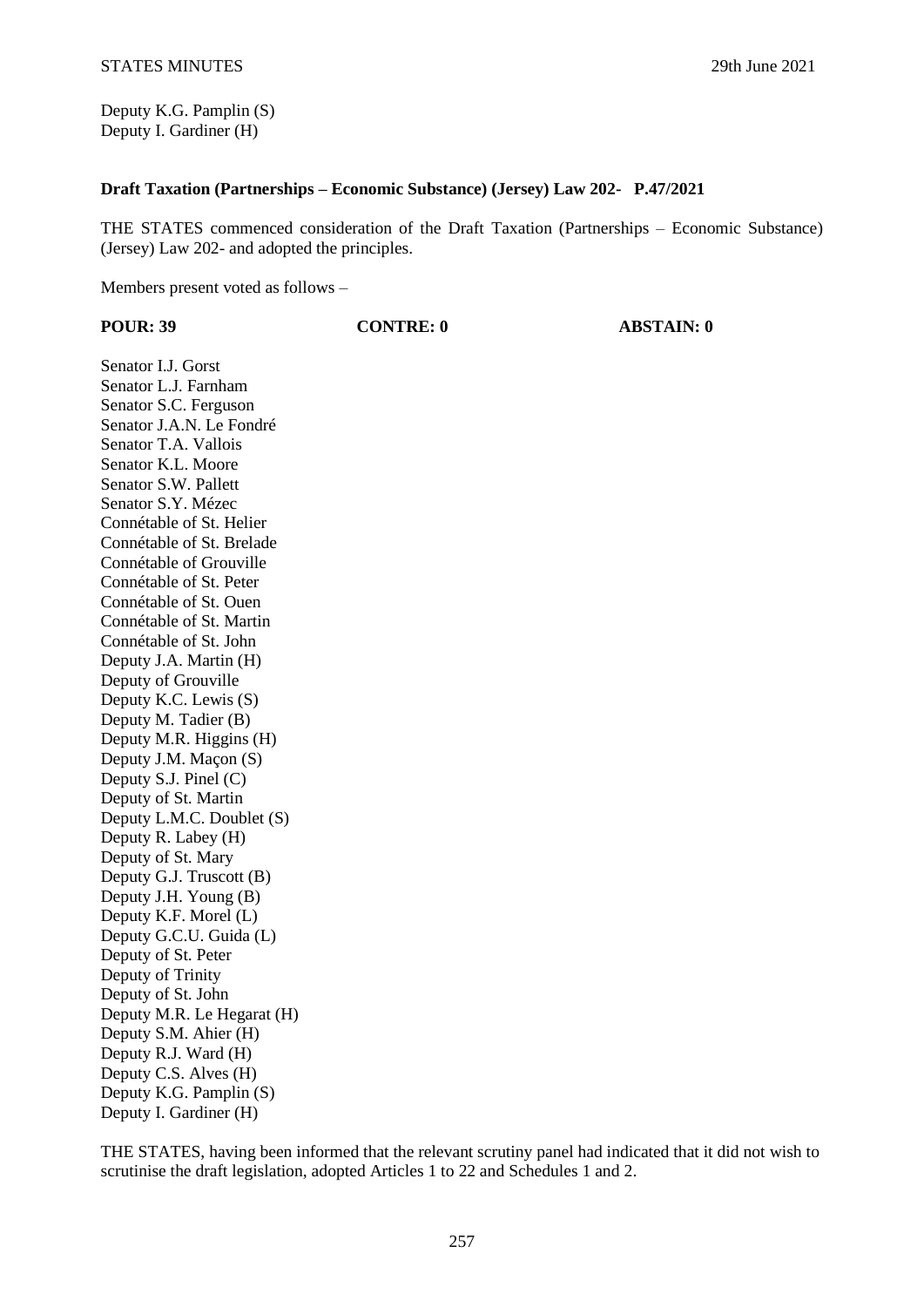Members present voted as follows –

| <b>POUR: 38</b>            | <b>CONTRE: 0</b> | <b>ABSTAIN: 0</b> |
|----------------------------|------------------|-------------------|
| Senator I.J. Gorst         |                  |                   |
| Senator L.J. Farnham       |                  |                   |
| Senator J.A.N. Le Fondré   |                  |                   |
| Senator K.L. Moore         |                  |                   |
| Senator S.W. Pallett       |                  |                   |
| Senator S.Y. Mézec         |                  |                   |
| Connétable of St. Helier   |                  |                   |
| Connétable of St. Lawrence |                  |                   |
| Connétable of St. Brelade  |                  |                   |
| Connétable of Grouville    |                  |                   |
| Connétable of St. Peter    |                  |                   |
| Connétable of St. Ouen     |                  |                   |
| Connétable of St. Martin   |                  |                   |
| Connétable of St. John     |                  |                   |
| Deputy J.A. Martin (H)     |                  |                   |
| Deputy of Grouville        |                  |                   |
| Deputy K.C. Lewis (S)      |                  |                   |
| Deputy M. Tadier (B)       |                  |                   |
| Deputy M.R. Higgins (H)    |                  |                   |
| Deputy J.M. Maçon (S)      |                  |                   |
| Deputy S.J. Pinel (C)      |                  |                   |
| Deputy of St. Martin       |                  |                   |
| Deputy of St. Ouen         |                  |                   |
| Deputy L.M.C. Doublet (S)  |                  |                   |
| Deputy of St. Mary         |                  |                   |
| Deputy G.J. Truscott (B)   |                  |                   |
| Deputy J.H. Young (B)      |                  |                   |
| Deputy K.F. Morel (L)      |                  |                   |
| Deputy G.C.U. Guida (L)    |                  |                   |
| Deputy of St. Peter        |                  |                   |
| Deputy of Trinity          |                  |                   |
| Deputy of St. John         |                  |                   |
| Deputy M.R. Le Hegarat (H) |                  |                   |
| Deputy S.M. Ahier (H)      |                  |                   |
| Deputy R.J. Ward (H)       |                  |                   |
| Deputy C.S. Alves (H)      |                  |                   |
| Deputy K.G. Pamplin (S)    |                  |                   |
| Deputy I. Gardiner (H)     |                  |                   |

THE STATES, subject to the sanction of Her Most Excellent Majesty in Council, adopted a Law entitled the Taxation (Partnerships – Economic Substance) (Jersey) Law 202-.

Members present voted as follows –

**POUR: 37 CONTRE: 0 ABSTAIN: 0**

Senator I.J. Gorst Senator J.A.N. Le Fondré Senator T.A. Vallois Senator K.L. Moore Senator S.W. Pallett Senator S.Y. Mézec